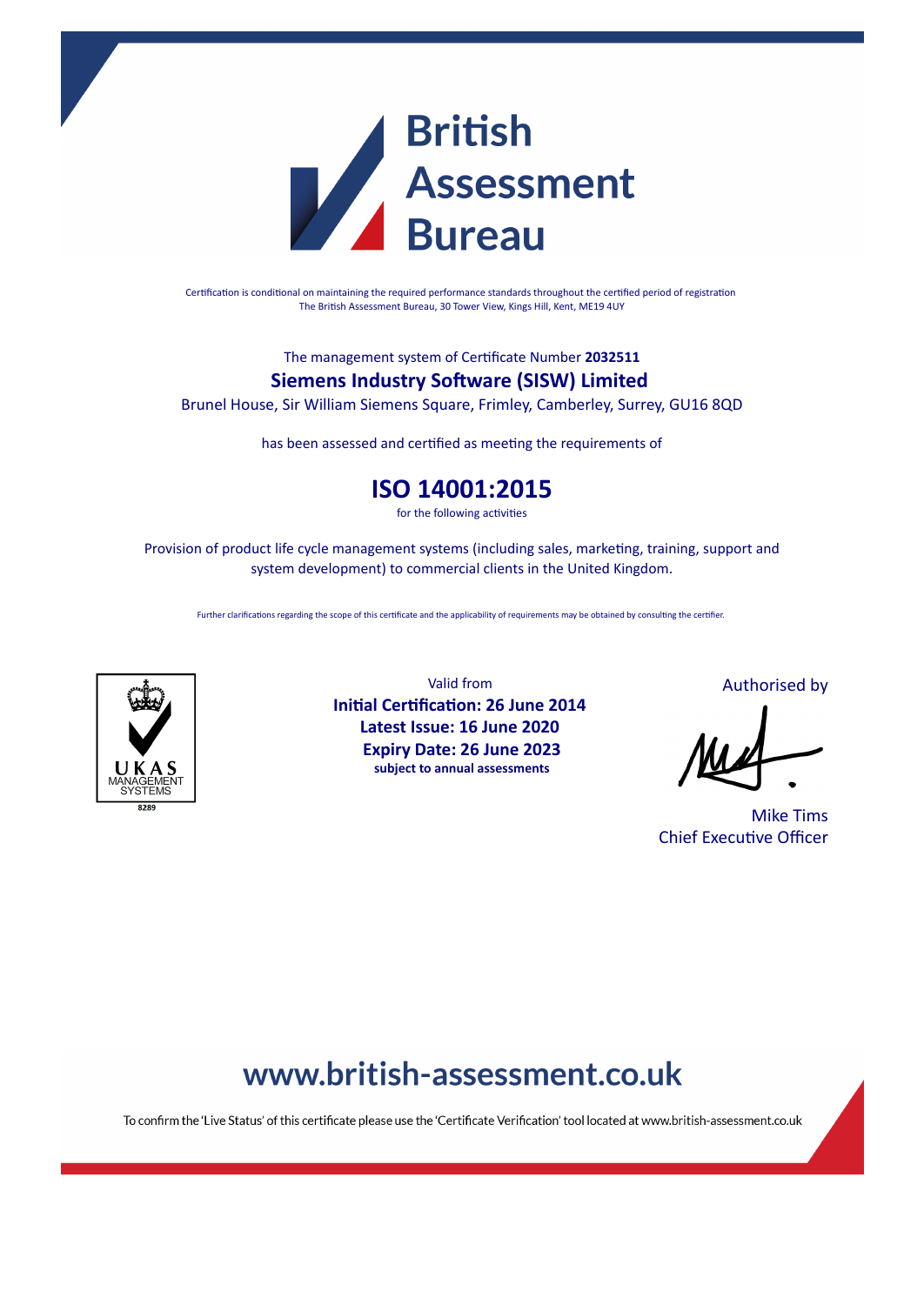

#### Expiry Date: **26 June 2023** Cerficate Number **2032511**

#### **Locations Covered**

- **Siemens Industry Software (SISW) Limited** Brunel House, Sir William Siemens Square, Frimley, Camberley, Surrey, GU16 8QD
- **Siemens Industry Software (SISW) Limited Francis House, 112 Hills Road, Cambridge, Cambridgeshire, CP2 1PH, United KIngdom**
- **Siemens Industry Software (SISW) Limited Brunel House, Sir William Siemens Square, Frimley, Camberley, Surrey, GU16 8QD, United** Kingdom
- **Siemens Industry Soware (SISW) Limited** Office Suite, Chiltern House, TRADA Campus, Stocking Lane, Hughenden Valley, High Wycombe, Buckinghamshire, HP14 4ND, United Kingdom
- **Siemens Industry Software (SISW) Limited Bewley House, Marshfield Road, Chippenham, Wiltshire, SN15 1JW, United Kingdom**
- **Siemens Industry Software (SISW) Limited** Hythe House, 200 Shepherds Bush Road, London, W6 7RT, United Kingdom
- **Siemens Industry Software (SISW) Limited** Trident House, Trident Business Park, Basil Hill, Didcot, Oxford, OX11 7HJ, United Kingdom

Certification is conditional on maintaining the required performance standards throughout the certified period of registration The British Assessment Bureau, 30 Tower View, Kings Hill, Kent, ME19 4UY

# www.british-assessment.co.uk

To confirm the 'Live Status' of this certificate please use the 'Certificate Verification' tool located at www.british-assessment.co.uk